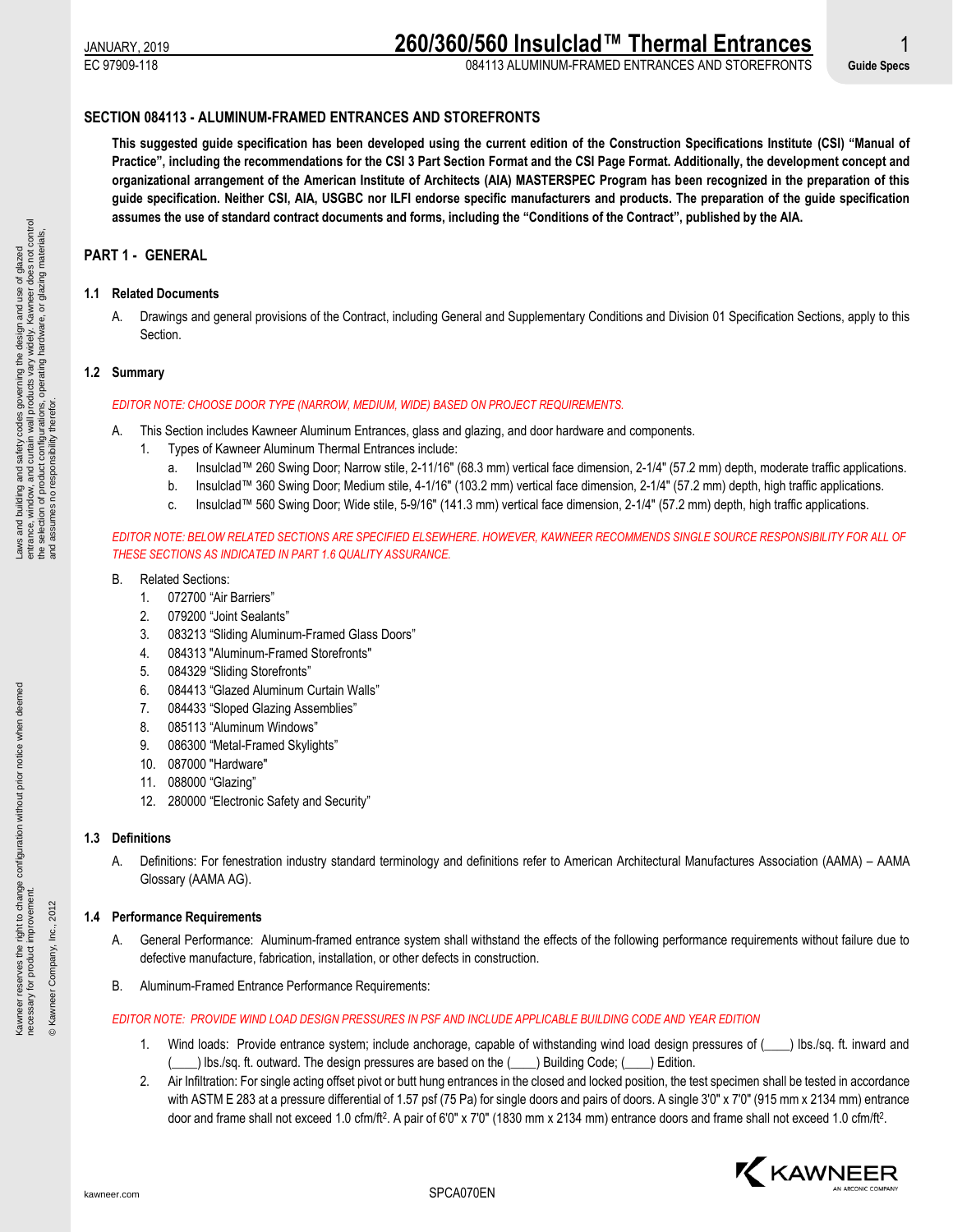# 2 **260/360/560 Insulclad™ Thermal Entrances** JANUARY, 2019

- 
- 3. Structural Performance: Corner strength shall be tested per the Kawneer dual moment load test procedure and certified by an independent testing laboratory to ensure weld compliance and corner integrity [Testing procedure and certified test results available upon request].
- 4. Thermal Performance: Computer simulation testing shall be in accordance with NFRC 100/200/500 and AAMA 507-03.
- C. Environmental Product Declarations (EPD): Shall have a Type III Product-Specific EPD.

# **1.5 Submittals**

*EDITOR NOTE: ADD RECYCLED CONTENT SECTION IF REQUIRED TO MEET PROJECT REQUIREMENTS AND/OR GREEN BUILDING CERTIFICATIONS SUCH AS LEED, LIVING BUILDING CHALLENGE (LBC), ETC. ARE REQUIRED.*

*\* IF RECYCLED CONTENT REQUIREMENTS ARE NOT SPECIFIED PRIME (ZERO RECYCLED CONTENT) ALUMUNUM COULD BE SUPPLIED.*

- A. Product Data: Include construction details, material descriptions, and fabrication methods, dimensions of individual components and profiles, hardware, finishes, and installation instructions for each type of aluminum-framed entrance door indicated.
	- 1. Recycled Content:
		- a. Provide documentation that aluminum has a minimum of 50% mixed pre- and post-consumer recycled content with a sample document illustrating project specific information that will be provided after product shipment.
		- b. Once product has shipped, provide project specific recycled content information, including:
			- 1) Indicate recycled content; indicate percentage of pre- and post-consumer recycled content per unit of product.
			- 2) Indicate relative dollar value of recycled content product to total dollar value of product included in project.
			- 3) Indicate location recovery of recycled content.
			- 4) Indicate location of manufacturing facility.
	- 2. Environmental Product Declaration (EPD):
		- a. Include a Type III Product-Specific EPD.
- B. Shop Drawings: Include plans, elevations, sections, details, hardware, and attachments to other work, operational clearances and installation details.
- C. Samples for Initial Selection: For units with factory-applied color finishes including samples of hardware and accessories involving color selection.
- D. Samples for Verification: For aluminum-framed entrances and components required.
- E. Product Test Reports: Based on evaluation of comprehensive tests performed by a qualified testing agency for each type of aluminum-framed entrance doors.
- F. Fabrication Sample: Corner sample consisting of a door stile and rail, of full-size components and showing details of the following:
	- 1. Joinery, including welds.
	- 2. Glazing.
- G. Other Action Submittals:
	- 1. Entrance Door Hardware Schedule: Prepared by or under the supervision of supplier, detailing fabrication and assembly of entrance door hardware, as well as procedures and diagrams. Coordinate final entrance door hardware schedule with doors, frames, and related work to ensure proper size, thickness, hand, function, and finish of entrance door hardware.

# **1.6 Quality Assurance**

- A. Installer Qualifications: An installer which has had successful experience with installation of the same or similar units required for the project and other projects of similar size and scope.
- B. Manufacturer Qualifications: A manufacturer capable of fabricating aluminum-framed entrance doors and storefronts that meet or exceed performance requirements indicated and of documenting this performance by inclusion of test reports, and calculations.
- C. Source Limitations: Obtain aluminum-framed entrance doors through one source from a single manufacturer.
- D. Product Options: Drawings indicate size, profiles, and dimensional requirements of aluminum-framed entrance doors and are based on the specific system indicated. Refer to Division 01 Section "Product Requirements". Do not modify size and dimensional requirements.
	- 1. Do not modify intended aesthetic effects, as judged solely by Architect, except with Architect's approval. If modifications are proposed, submit comprehensive explanatory data to Architect for review.
- E. Mockups: Build mockups to verify selections made under sample submittals and to demonstrate aesthetic effects and set quality standards for materials and execution.
	- 1. Build mockup for type(s) of swing entrance door(s) indicated, in location(s) shown on Drawings.
- F. Pre-installation Conference: Conduct conference at Project site to comply with requirements in Division 01 Section "Project Management and Coordination".



Kawneer reserves the right to change configuration without prior notice when deemed

reserves the right to change configuration without prior notice when deemed<br>ry for product improvement.

necessary for product improvement. © Kawneer Company, Inc., 2012

Kawneer re<br>necessary f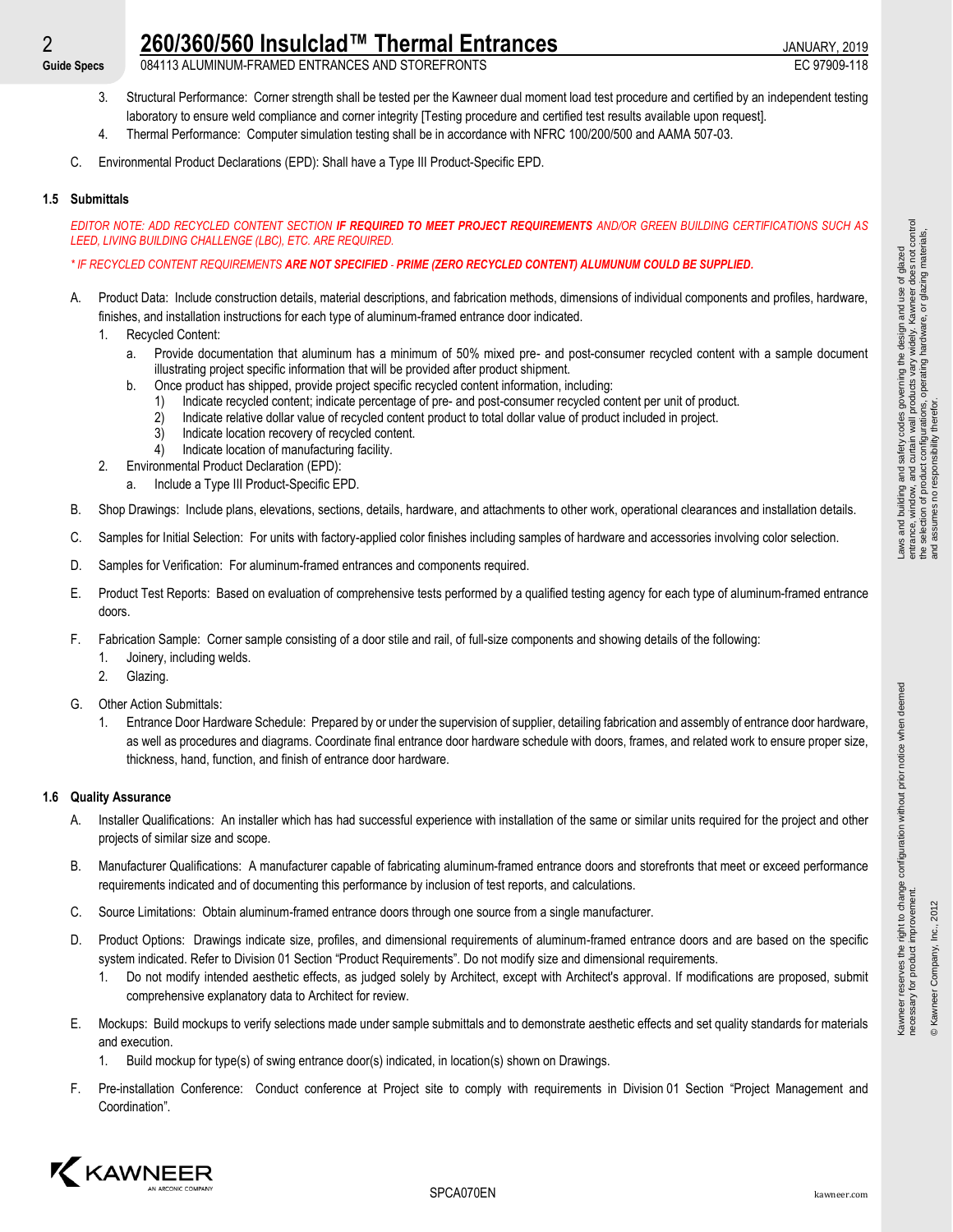# **1.7 Project Conditions**

A. Field Measurements: Verify actual dimensions of aluminum-framed entrance door openings by field measurements before fabrication and indicate field measurements on Shop Drawings.

# **1.8 Warranty**

- A. Manufacturer's Warranty: Submit, for Owner's acceptance, manufacturer's standard warranty.
	- 1. Warranty Period: Two (2) years from Date of Substantial Completion of the project provided however that the Limited Warranty shall begin in no event later than six months from date of shipment by manufacturer.

# **PART 2 - PRODUCTS**

## **2.1 Manufacturers**

*EDITIOR NOTE: CHOOSE DOOR TYPE (NARROW, MEDIUM, WIDE) BASED ON PROJECT REQUIREMENTS.*

# Basis-of-Design Product:

- 1. Kawneer Company Inc.
- 2. The door stile and rail face dimensions of the [\_\_\_\_\_\_\_\_] (choose one: Insulclad™ 260, 360, or 560) thermal entrance door will be as follows:

| Door     | <b>Vertical Stile</b> | <b>Top Rail</b>    | <b>Bottom Rail</b> | <b>Optional Bottom Rail</b> |
|----------|-----------------------|--------------------|--------------------|-----------------------------|
| 260 Door | 2-11/16" (68.3 mm)    | 2-12/16" (71.4 mm) | 4-7/16" (112.7 mm) | 10" (254 mm)                |
| 360 Door | 4-1/16" (103.2 mm)    | 4-1/16" (103.2 mm) | 7-1/16" (179.4 mm) | 10" (254 mm)                |
| 560 Door | 5-9/16" (141.3 mm)    | 5-9/16" (141.3 mm) | 7-1/16" (179.4 mm) | 10" (254 mm)                |
|          |                       |                    |                    |                             |

- 3. Major portions of the door members to be 0.125" (3.2 mm) nominal in thickness and glazing molding to be 0.05" (1.3 mm) thick.
- 4. Glazing gaskets shall be either EPDM elastomeric extrusions or a thermoplastic elastomer.
- 5. Provide adjustable glass jacks to help center the glass in the door opening.

*EDITOR NOTE: PROVIDE INFORMATION BELOW INDICATING APPROVED ALTERNATIVES TO THE BASIS-OF-DESIGN PRODUCT.*

- B. Subject to compliance with requirements, provide a comparable product by the following:
	- 1. Manufacturer: (
	- 2. Series: (
	- 3. Profile dimension: (
	- 4. Performance Grade: (
- C. Substitutions: Refer to Substitutions Section for procedures and submission requirements
	- 1. Pre-Contract (Bidding Period) Substitutions: Submit written requests ten (10) days prior to bid date.
	- 2. Post-Contract (Construction Period) Substitutions: Submit written request in order to avoid aluminum-framed entrance door installation and construction delays.
	- 3. Product Literature and Drawings: Submit product literature and drawings modified to suit specific project requirements and job conditions.
	- 4. Certificates: Submit certificate(s) certifying substitute manufacturer (1) attesting to adherence to specification requirements for aluminum-framed entrance door performance criteria, and (2) has been engaged in the design, manufacturer and fabrication of aluminum-framed entrance door for a period of not less than ten (10) years. (Company Name)
	- 5. Test Reports: Submit test reports verifying compliance with each test requirement required by the project.
	- 6. Samples: Provide samples of typical product sections and finish samples in manufacturer's standard sizes.
- D. Substitution Acceptance: Acceptance will be in written form, either as an addendum or modification, and documented by a formal change order signed by the Owner and Contractor.



© Kawneer Company, Inc., 2012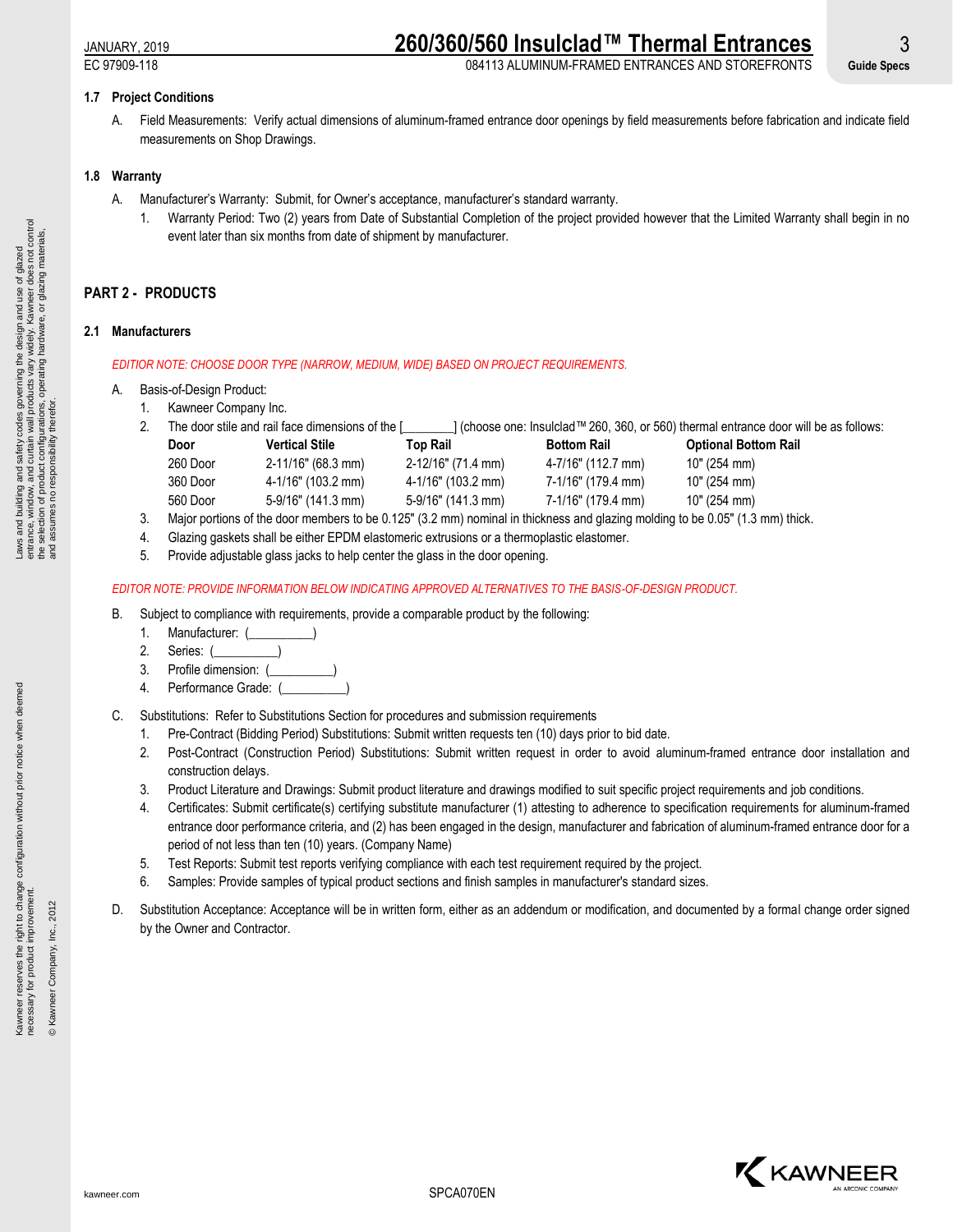## **2.2 Materials**

A. Aluminum Extrusions: Alloy and temper recommended by aluminum-framed entrance door manufacturer for strength, corrosion resistance, and application of required finish and not less than 0.090" wall thickness at any location for the main frame and door leaf members.

*EDITOR NOTE: ADD RECYCLED CONTENT SECTION IF REQUIRED TO MEET PROJECT REQUIREMENTS AND/OR GREEN BUILDING CERTIFICATIONS SUCH AS LEED, LIVING BUILDING CHALLENGE (LBC), ETC. ARE REQUIRED.*

*\* IF RECYCLED CONTENT REQUIREMENTS ARE NOT SPECIFIED PRIME (ZERO RECYCLED CONTENT) ALUMUNUM COULD BE SUPPLIED.*

- 1. Recycled Content: Shall have a minimum of 50% mixed pre- and post-consumer recycled content.
	- a. Indicate recycled content; indicate percentage of pre-consumer and post-consumer recycled content per unit of product.
	- b. Indicate relative dollar value of recycled content product to total dollar value of product included in project.
	- c. Indicate location recovery of recycled content.
	- d. Indicate location of manufacturing facility.
- B. Fasteners: Aluminum, nonmagnetic stainless steel or other materials to be non-corrosive and compatible with aluminum-framed entrance door members, trim hardware, anchors, and other components.
- C. Anchors, Clips, and Accessories: Aluminum, nonmagnetic stainless steel, or zinc-coated steel or iron complying with ASTM B 633 for SC 3 severe service conditions or other suitable zinc coating; provide sufficient strength to withstand design pressure indicated.
- D. Reinforcing Members: Aluminum, nonmagnetic stainless steel, or nickel/chrome-plated steel complying with ASTM B 456 for Type SC 3 severe service conditions, or zinc-coated steel or iron complying with ASTM B 633 for SC 3 severe service conditions or other suitable zinc coating; provide sufficient strength to withstand design pressure indicated.
	- 1. Weather Seals: Provide weather stripping with integral barrier fin or fins of semi-rigid, polypropylene sheet or polypropylene-coated material. Comply with AAMA 701/702.

# **2.3 Storefront Framing System**

# *EDITOR NOTE: CHOOSE ENTRANCE FRAMING TYPE BASED ON PROJECT REQUIREMENTS.*

- A. Storefront Entrance Framing:
	- 1. Trifab™ VG 450/451/451T.
	- 2. Trifab™ 601/601T.
	- 3. Thermally Broken Entrance Framing Kawneer IsoLock™ Thermal Break with a 1/4" (6.4 mm) separation consisting of a two-part chemically curing, high-density polyurethane, which is mechanically and adhesively joined to aluminum storefront sections.
		- a. Thermal Break shall be designed in accordance with AAMA TIR-A8 and tested in accordance with AAMA 505.
- B. Non-Brackets and Reinforcements: Manufacturer's standard high-strength aluminum with nonstaining, nonferrous shims for aligning system components.
- C. Fasteners and Accessories: Manufacturer's standard corrosion-resistant, nonstaining, nonbleeding fasteners and accessories compatible with adjacent materials. Where exposed shall be stainless steel.
- D. Perimeter Anchors: When steel anchors are used, provide insulation between steel material and aluminum material to prevent galvanic action.
- E. Packing, Shipping, Handling and Unloading: Deliver materials in manufacturer's original, unopened, undamaged containers with identification labels intact.
- F. Storage and Protection: Store materials protected from exposure to harmful weather conditions. Handle storefront material and components to avoid damage. Protect storefront material against damage from elements, construction activities, and other hazards before, during and after storefront installation.

## **2.4 Glazing**

- A. Glazing: As specified in Division 08 Section "Glazing".
- B. Glazing Gaskets: Manufacturer's standard compression types; replaceable, extruded EPDM rubber.
- C. Spacers and Setting Blocks: Manufacturer's standard elastomeric type.

Laws and building and safety codes governing the design and use of glazed entrance, window, and curtain wall products vary widely. Kawneer does not control the selection of product configurations, operating hardware, or glazing materials,

Laws and building and safety codes governing the design and use of glazed<br>entrance, window, and curtain wall products vary widely. Kawneer does not control<br>and assumes no responsibility therefor, operating hardware, or gla

and assumes no responsibility therefor.

Kawneer reserves the right to change configuration without prior notice when deemed

Kawneer res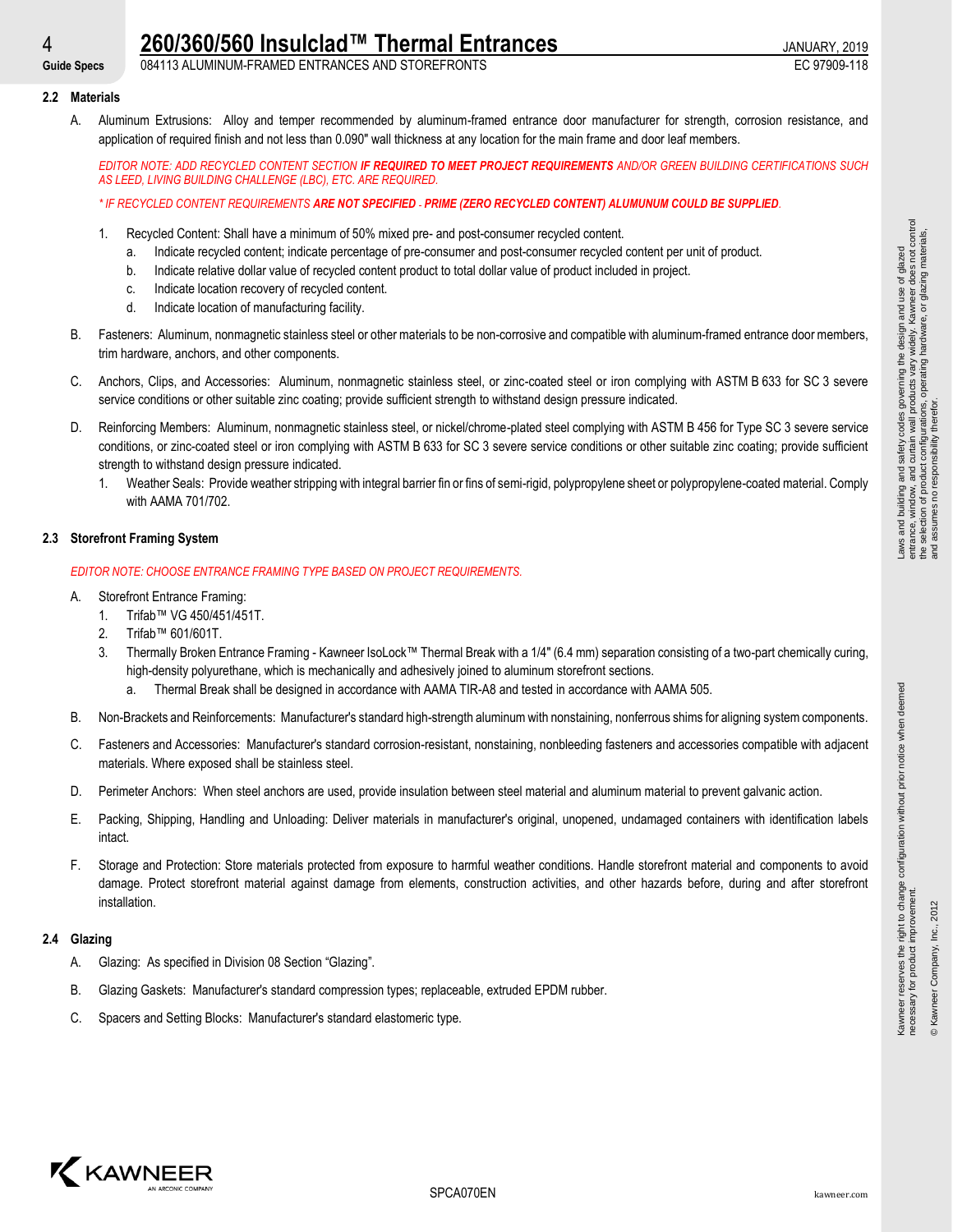KKAWNEER

# **2.5 Hardware**

- A. General: Provide manufacturer's standard hardware fabricated from aluminum, stainless steel, or other corrosion-resistant material compatible with aluminum; designed to smoothly operate, tightly close, and securely lock aluminum-framed entrance doors.
- B. Standard Hardware:
	- 1. Weather-stripping:
		- a. Meeting stiles on pairs of doors shall be equipped with an adjustable astragal utilizing wool pile with polymeric fin.
		- b. The door weathering on a single acting offset pivot or butt hung door and frame (single or pairs) shall be comprised of a thermoplastic elastomer weathering on a tubular shape with a semi-rigid polymeric backing.
	- 2. Sill Sweep Strips: EPDM blade gasket sweep strip in an aluminum extrusion applied to the interior exposed surface of the bottom rail with concealed fasteners (Necessary to meet specified performance tests).
	- 3. Threshold: Extruded aluminum, one piece per door opening, with ribbed surface.
	- 4. Center Pivots: [\_\_\_\_\_\_\_\_\_\_\_].
	- 5. Offset Pivots: [\_\_\_\_\_\_\_\_\_\_\_]. (Note: EL Offset Pivot available for access control)
	- 6. Butt Hinge: [\_\_\_\_\_\_\_\_\_\_]. Kawneer Standard is Stainless Steel w/ Powder Coating & Non Removable Pin (NRP) (NOTE: EL Hinge available for access control)
	- 7. Continuous Hinge: [
	- 8. Push/Pull: [\_\_\_\_\_\_\_\_\_\_\_\_] style.
	- 9. Exit Device: [\_\_\_\_\_\_\_\_\_\_\_].
	- 10. Closer: [
	- 11. Security Lock/Dead Lock: Active Leaf [\_\_\_\_\_\_\_\_\_\_\_\_]; Inactive Leaf [\_\_\_\_\_\_\_\_\_
	- 12. Latch Handle: [\_\_\_\_\_\_\_\_\_\_\_].
	- 13. Cylinder(s)/Thumbturn: [

# **2.6 Fabrication**

- A. Fabricate aluminum-framed entrance doors in sizes indicated. Include a complete system for assembling components and anchoring doors.
- B. Fabricate aluminum-framed entrance doors that are reglazable without dismantling perimeter framing.
	- 1. Door corner construction shall consist of mechanical clip fastening, SIGMA deep penetration plug welds and 1-1/8" (29 mm) long fillet welds inside and outside of all four corners. Glazing stops shall be hook-in type with EPDM glazing gaskets reinforced with non-stretchable cord.
	- 2. Accurately fit and secure joints and corners. Make joints hairline in appearance.
	- 3. Prepare components with internal reinforcement for door hardware.
	- 4. Arrange fasteners and attachments to conceal from view.
- C. Weather-stripping: Provide weather-stripping locked into extruded grooves in door panels or frames as indicated on manufacture's drawings and details.

# **2.7 Aluminum Finishes**

- A. Finish designations prefixed by AA comply with the system established by the Aluminum Association for designating aluminum finishes.
- B. Factory Finishing:
	- 1. Kawneer Permanodic™ AA-M10C21A44 / AA-M45C22A44, AAMA 611, Architectural Class I Color Anodic Coating (Color
	- 2. Kawneer Permanodic™ AA-M10C21A41 / AA-M45C22A41, AAMA 611, Architectural Class I Clear Anodic Coating (Color #14 Clear) (Optional).
	- 3. Kawneer Permanodic™ AA-M10C21A31, AAMA 611, Architectural Class II Clear Anodic Coating (Color #17 Clear) (Standard).
	- 4. Kawneer Permafluor™ (70% PVDF), AAMA 2605, Fluoropolymer Coating (Color \_\_\_\_\_\_
	- 5. Kawneer Permadize™ (50% PVDF), AAMA 2604, Fluoropolymer Coating (Color \_
	- 6. Kawneer Permacoat™ AAMA 2604, Powder Coating (Color \_\_\_\_\_\_\_\_\_\_)
	- 7. Other: Manufacturer \_\_\_\_\_\_\_\_\_\_\_\_ Type \_\_\_\_\_\_\_\_\_\_\_\_ Color \_\_\_\_\_\_\_\_\_\_.



© Kawneer Company, Inc., 2012